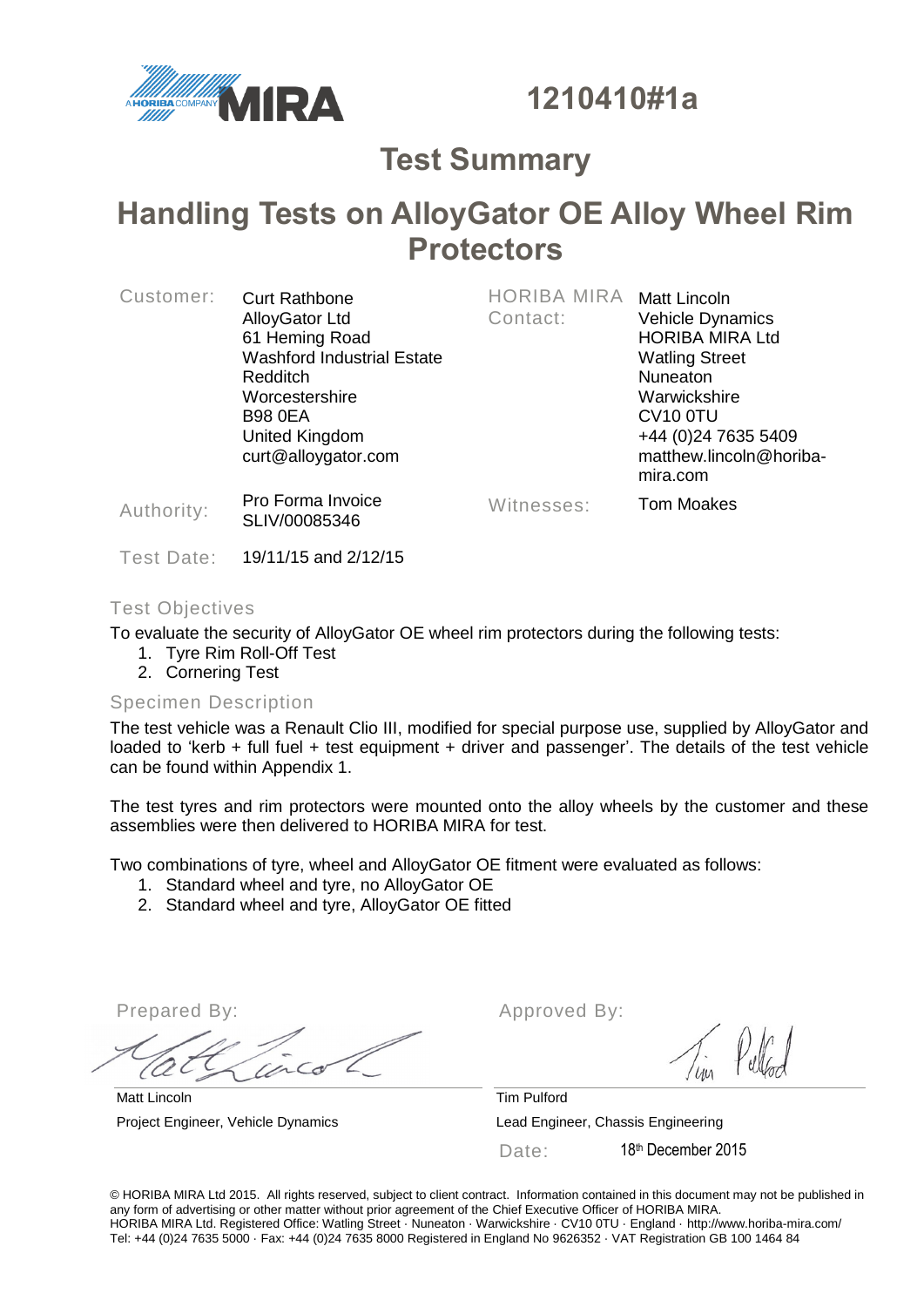#### Test Equipment

The calibration of measurement equipment used by HORIBA MIRA is checked on a regular schedule to traceable standards in an internal Quality Assurance of Measurement (QAM) Scheme. Where the calibration is found to be satisfactory each item is certified and identified with a QAM code. The codes for the items used in the work covered by this report are listed below:

| <b>Measurement</b>          | <b>Equipment</b>    | <b>Identification</b> |
|-----------------------------|---------------------|-----------------------|
| Speed                       | RT3100, RT-ANA      | QA29193, QA29194      |
| <b>Lateral Acceleration</b> | RT3100, RT-ANA      | QA29193, QA29194      |
| <b>Vehicle Mass</b>         | Weigh scales        | QA008747, QA008748,   |
|                             |                     | QA008749, QA008750    |
| <b>Tyre Pressure</b>        | Tyre pressure gauge | QA035935              |
|                             | Laptop              | <b>WS1737</b>         |
|                             | <b>Strainbook</b>   | Q33815                |

#### Test Descriptions

#### *Test Sample Preparation*

The Tyre Rim Roll-off and Cornering tests were performed on different days. On each occasion, AlloyGator supplied the wheel, tyre and AlloyGator OE assembly to HORIBA MIRA already assembled and ready for fitment to the vehicle.

#### *Vehicle and Tyre Warm-up Phase*

The test tyres are inflated to the recommended cold inflation pressure at ambient temperature. The vehicle is then driven for 10 km at a speed of 50 km/h to warm the tyres. This procedure is repeated for all tyres subjected to the Tyre Rim Roll-off and Cornering Tests.

#### *Tyre Rim Roll-off Test*

The tyre rim-roll off test is designed to determine the critical inflation pressure at which a tyre will roll off its rim when subjected to high cornering forces. Applying this test method provides an indication of whether or not the AlloyGator OE affects the tyre retention properties of the wheel rim when compared to a standard wheel and tyre with no protector fitted.

Following a warm up procedure, the test tyre is deflated to 1.4 bar (experience has shown that pressures at and above this figure show no sign of tyre roll-off). The test vehicle is then driven in a straight line at 50 km/h before turning onto a 25 m radius circle in a clockwise direction and continuing for one whole revolution. The test tyre pressure is then reduced in 0.2 bar increments and the test repeated until one of the following occurs:

- The wheel rim protector, if fitted, detaches from the wheel
- The test tyre is clearly losing pressure
- The test tyre rolls off the wheel rim
- The wheel rim contacts the ground
- An inflation pressure of 0.8 bar is reached without failure

#### *Cornering Test*

The test is performed on MIRA's Dry Handling Circuit. The vehicle is driven in a straight line at constant speed before turning into a right hand corner with a radius of approximately 80 m. The test is repeated at incremented test speeds until either the wheel rim protector detaches from the rim or the limit of tyre adhesion is reached. The vehicle is instrumented to record speed and lateral acceleration during the test.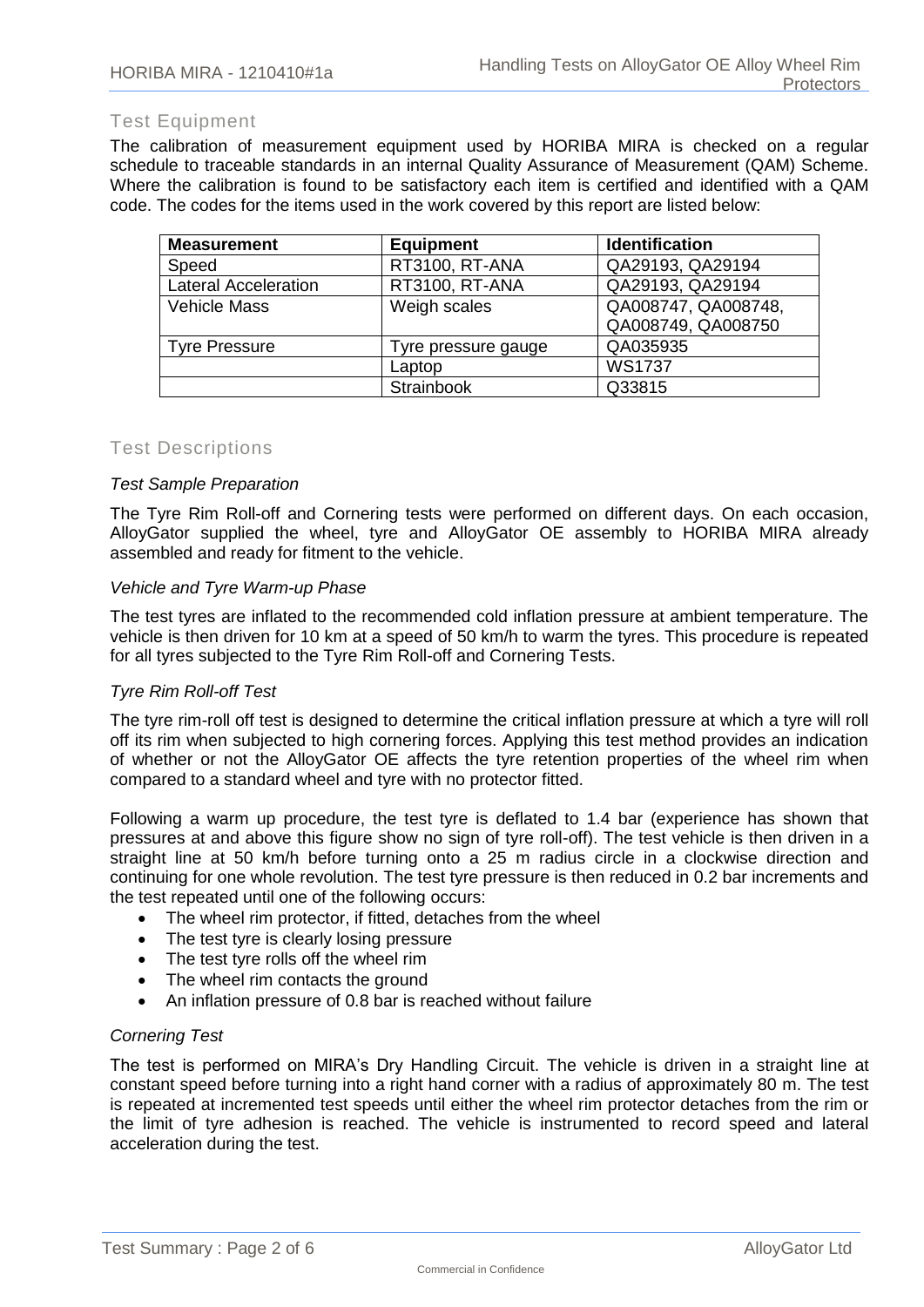#### Results

#### *Tyre Rim Roll-off Test*

Both the standard wheel and tyre assembly and the wheel and tyre assembly with the Alloygator OE rim protector fitted performed the test down to a tyre inflation pressure of 0.8 bar without failure. For all runs between 1.4 and 0.8 bar there was no observed movement of the rim protector, no relative tyre rotation, no pressure loss, no tyre roll off or rim contact with the ground.



Figure 1 – Standard wheel and tyre assembly, post Tyre Rim Roll-off Test



Figure 2 – Wheel, tyre and AlloyGator OE assembly, post Tyre Rim Roll-off Test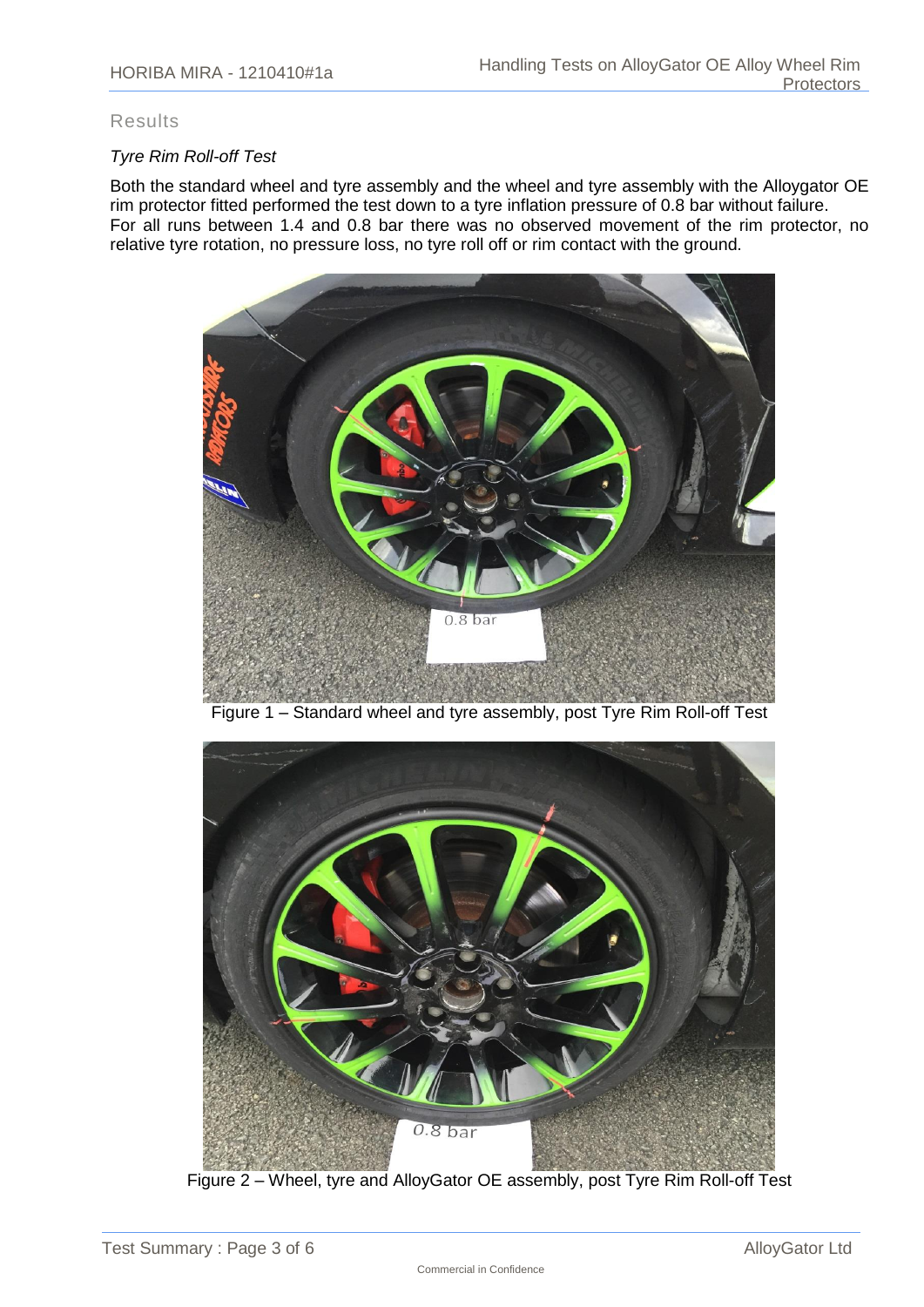#### *Cornering Test*

For all test runs up to and including the limit of vehicle cornering performance, the AlloyGator OE rim protector displayed no signs of detachment. No loss of tyre pressure occurred during the test.



Figure 7 – Cornering Test objective data



Figure 8 - Wheel, tyre and AlloyGator OE assembly, post Cornering Test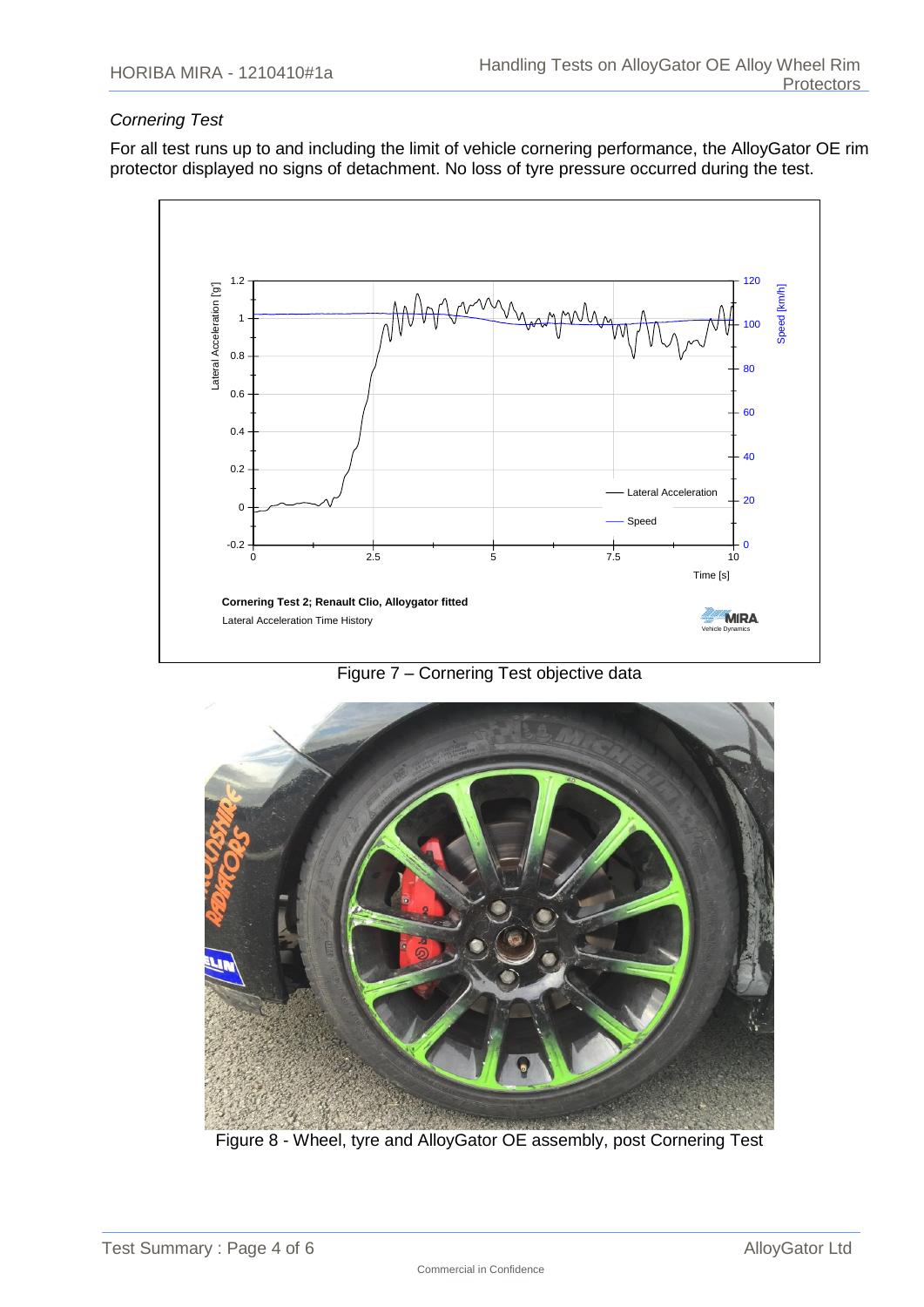# Appendix 1 Test Vehicle Details

| <b>Vehicle Manufacturer</b> | Renault                                     |
|-----------------------------|---------------------------------------------|
| <b>Vehicle Model</b>        | Clio III (modified for special purpose use) |
| <b>VIN</b>                  | VF1CR1N0639753601                           |

| Vehicle mass: Kerb + full fuel + test equipment (kg) |       |  |
|------------------------------------------------------|-------|--|
| <b>Front Left</b>                                    | 403   |  |
| <b>Front Right</b>                                   | 380   |  |
| <b>Total Front Axle</b>                              | 783   |  |
| <b>Rear Left</b>                                     | 219   |  |
| <b>Rear Right</b>                                    | 257   |  |
| <b>Total Rear Axle</b>                               | 476   |  |
| <b>Total Mass</b>                                    | 1,259 |  |

| Vehicle mass as tested:                                     |       |  |  |
|-------------------------------------------------------------|-------|--|--|
| Kerb + full fuel + driver + passenger + test equipment (kg) |       |  |  |
| <b>Front Left</b>                                           | 442   |  |  |
| <b>Front Right</b>                                          | 422   |  |  |
| <b>Total Front Axle</b>                                     | 864   |  |  |
| <b>Rear Left</b>                                            | 258   |  |  |
| <b>Rear Right</b>                                           | 292   |  |  |
| <b>Total Rear Axle</b>                                      | 550   |  |  |
| <b>Total Mass</b>                                           | 1,414 |  |  |

| <b>Tyre Details</b>   |                         |  |
|-----------------------|-------------------------|--|
| Manufacturer          | Michelin                |  |
| Model                 | Pilot Sport 3           |  |
| $\tau_{\texttt{Vpe}}$ | 215/45 ZR 17 91W        |  |
| Cold Pressures        | Front: 32 psi (2.2 bar) |  |
|                       | Rear: 32 psi (2.2 bar)  |  |